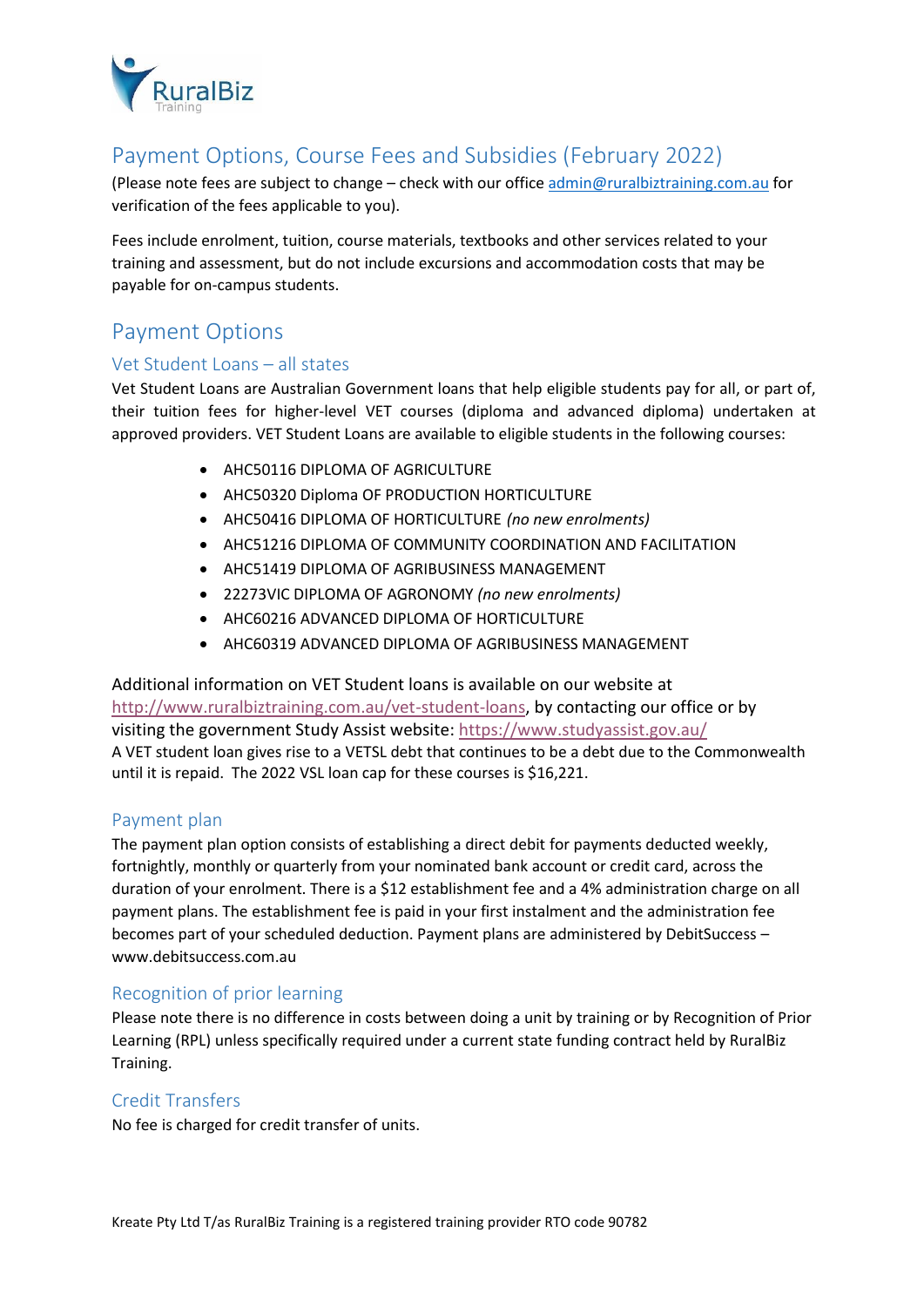

## Fees & Subsidies

### New South Wales

Smart and Skilled funding is available to most people living or working in NSW. You must be aged 15 or older, have left school, live or work in NSW and be an Australian citizen, permanent resident, humanitarian visa holder or New Zealand citizen. The following table gives an estimate of your **student fee** – you can check this for your situation in the Information for students on th[e Smart and](https://smartandskilled.nsw.gov.au/for-students)  [Skilled](https://smartandskilled.nsw.gov.au/for-students) website.

|                                                                           | <b>Student Fees / Funding type</b>              |                                                 |                   |           |                          |
|---------------------------------------------------------------------------|-------------------------------------------------|-------------------------------------------------|-------------------|-----------|--------------------------|
| <b>Qualification</b>                                                      | Targeted<br>priorities (first<br>qualification) | Targeted<br>priorities (later<br>qualification) | Concession<br>fee | Exemption | Skilling for<br>Recovery |
| <b>AHC40116 Certificate IV</b><br>in Agriculture                          | \$2,770                                         | \$240<br>\$3,240                                |                   | \$0       | \$0                      |
| <b>AHC40416 Certificate IV</b><br>in Horticulture                         | \$2,770                                         | \$3,240                                         | \$240             | \$0       |                          |
| <b>AHC41019 Certificate IV</b><br>in Agribusiness                         | \$2,770                                         | \$3,240                                         | \$240             | \$0       | \$0                      |
| AHC50116 Diploma of<br><b>Agriculture</b>                                 | \$4,290                                         | \$4,820                                         |                   | \$0       | \$0                      |
| AHC50320 Diploma of<br><b>Production Horticulture</b>                     |                                                 |                                                 |                   |           |                          |
| AHC51216 Diploma of<br><b>Community Coordination</b><br>and Facilitiation | \$4,290                                         | \$4,820                                         |                   | \$0       |                          |
| AHC51419 Diploma of<br><b>Agribusiness</b><br>Management                  | \$4,290                                         | \$4,820                                         |                   | \$0       | \$0                      |
| AHC51920 Diploma of<br><b>Applied Agronomy</b>                            |                                                 |                                                 |                   |           |                          |
| AHC60216 Advanced<br><b>Diploma of Horticulture</b>                       |                                                 |                                                 |                   |           |                          |
| AHC60319 Advanced<br><b>Diploma of Agribusiness</b><br>Managaement        | \$4,590                                         | \$5,170                                         |                   | \$0       | \$0                      |

*NSW Smart & Skilled approval is pending for the Diploma of Applied Agronomy and Diploma of Production Horticulture.* 

Details of eligibility for concession fees and exemptions are available on the [Smart and Skilled](https://smartandskilled.nsw.gov.au/) website and a copy of th[e Smart and Skilled Fee Administration policy](https://www.ruralbiztraining.com.au/Media-Downloads/nsw-smart-skilled-fee-administration-policy) is available on our website.

Skilling For Recovery offers **FEE FREE qualifications** for eligible NSW participants. In addition to the above eligibility criteria, a student must also be 17-24 years of age OR unemployed OR at risk of unemployment, contact us for further information.